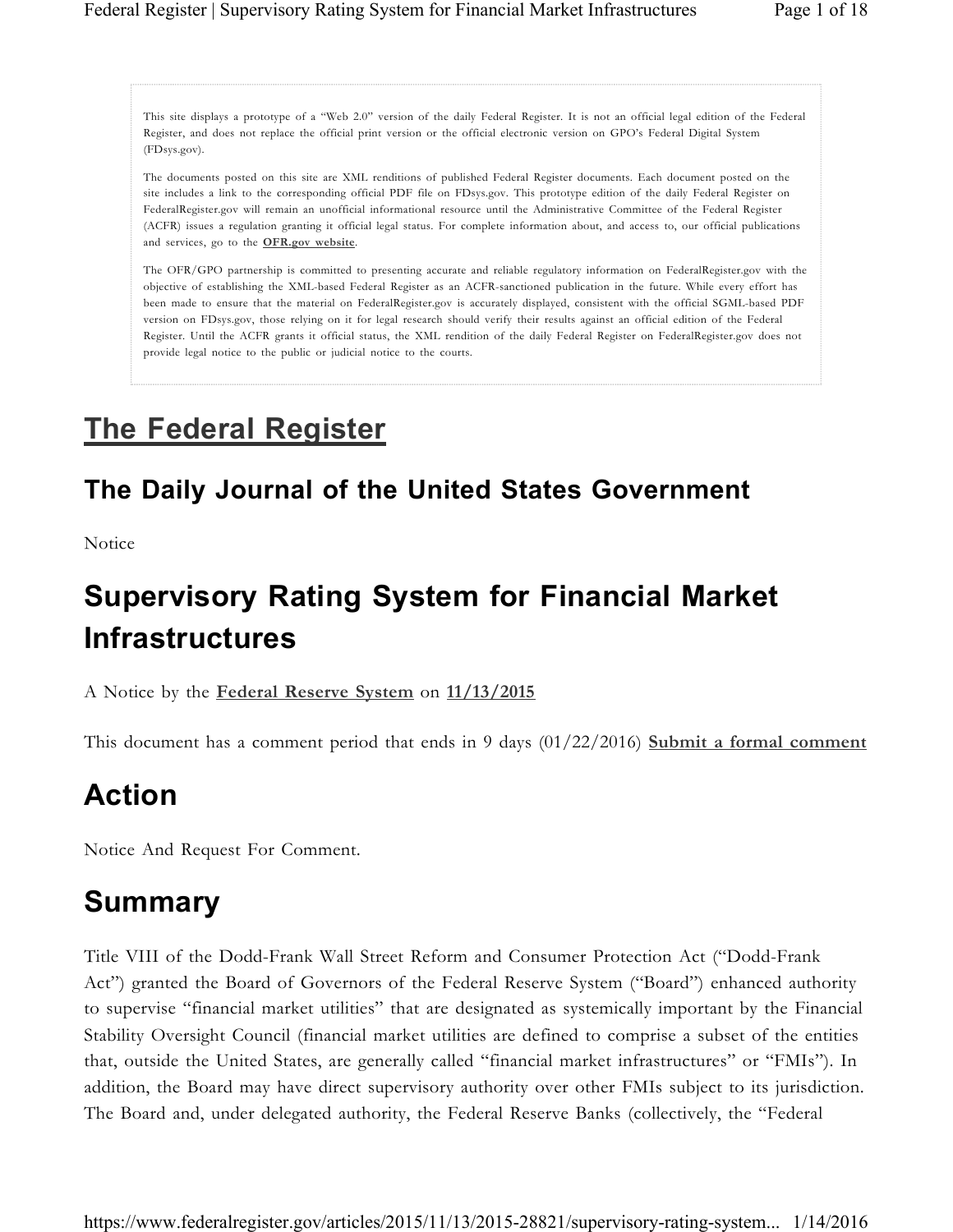Reserve") propose to use the ORSOM (*O* rganization; *R* isk Management; *S* ettlement; *O* perational Risk and Information Technology (IT); and *M* arket Support, Access, and Transparency) rating system in reviews of FMIs. The Board is seeking comment on this system for rating FMIs. The Federal Reserve anticipates implementing the ORSOM rating system in 2016.

# **Table of Contents**

- **DATES:**
- **ADDRESSES:**
- **FOR FURTHER INFORMATION CONTACT:**
- **SUPPLEMENTARY INFORMATION:**
- **Background**
- **Proposed Text of the Supervisory Rating System for FMIs**
- **Introduction**
- **Categories**
- **Organization**
- **Board and Management Oversight**
- **Internal Audit**
- **Risk Management**
- **Settlement**
- **Operational Risk and IT**
- **Market Support, Access, and Transparency**
- **Category Ratings**
- **1: Strong**
- **2: Satisfactory**
- **3: Fair**
- **4: Marginal**
- **5: Unsatisfactory**
- **Composite Ratings**
- **1: Strong**
- **2: Satisfactory**
- **3: Fair**
- **4: Marginal**
- **5: Unsatisfactory**
- **Administrative Law Matters**
- **Regulatory Flexibility Act Analysis**
- **Competitive Impact Analysis**
- **Paperwork Reduction Act Analysis**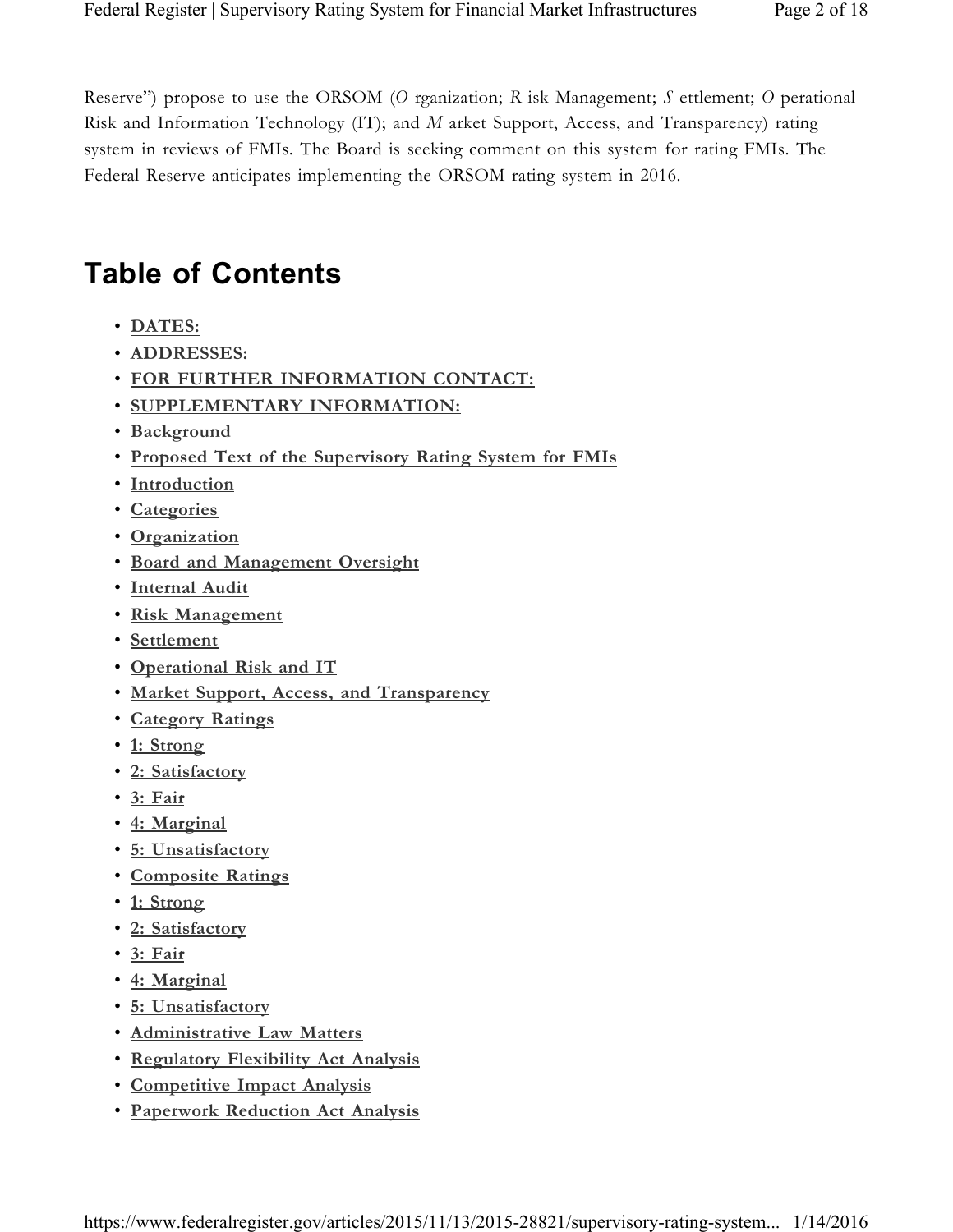• **Footnotes**

# **DATES:**

Comments must be received by January 22, 2016.

# **ADDRESSES:**

When submitting comments, please consider submitting your comments by email or fax because paper mail in the Washington, DC area and at the Board may be subject to delay. You may submit comments, identified by Docket No. OP-1521, by any of the following methods:

- *Agency Web site: http://www.federalreserve.gov.* Follow the instructions for submitting comments at *http://www.federalreserve.gov/generalinfo/foia/ProposedRegs.cfm.*
- *Federal eRulemaking Portal: http://www.regulations.gov.* Follow the instructions for submitting comments.
- *Email: regs.comments@federalreserve.gov.* Include docket number in the subject line of the message.
- *Fax:* (202) 452-3819 or (202) 452-3102.
- *Mail:* Robert deV. Frierson, Secretary, Board of Governors of the Federal Reserve System, 20th Street and Constitution Avenue NW., Washington, DC 20551.

All public comments are available from the Board's Web site at

*http://www.federalreserve.gov/generalinfo/foia/ProposedRegs.cfm* as submitted, unless modified for technical reasons. Accordingly, comments will not be edited to remove any identifying or contact information. Public comments may also be viewed electronically or in paper form in Room 3515, 1801 K Street NW. (between 18th and 19th Street NW.), Washington, DC 20006 between 9:00 a.m. and 5:00 p.m. on weekdays

# **FOR FURTHER INFORMATION CONTACT:**

Stuart Sperry, Deputy Associate Director (202) 452-2832 or Kristopher Natoli, Sr. Financial Services Analyst (202) 452-3227, Division of Reserve Bank Operations and Payment Systems; Evan H. Winerman, Counsel (202) 872-7578, Legal Division; for users of Telecommunications Device for the Deaf (TDD) only, contact (202) 263-4869.

# **SUPPLEMENTARY INFORMATION:**

# **Background**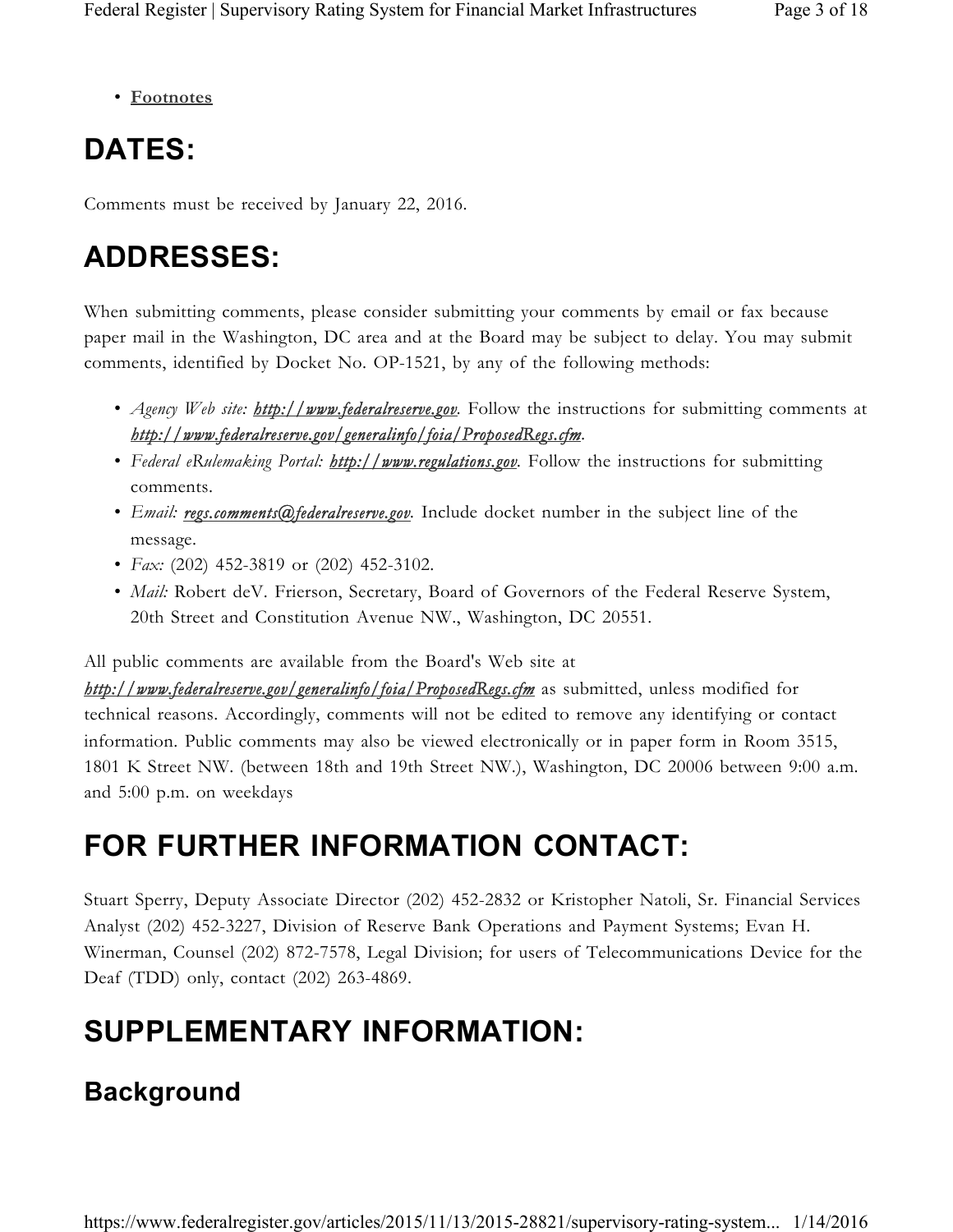FMIs are multilateral systems that transfer, clear, settle, or record payments, securities, derivatives, or other financial transactions among participants or between participants and the FMI operator. FMIs include payment systems, central securities depositories ("CSDs"), securities settlement systems ("SSSs"), central counterparties ("CCPs"), and trade repositories ("TRs"). FMIs can strengthen the markets that they serve and play a critical role in fostering financial stability. If not properly managed, however, they can pose significant risks to the financial system and be a potential source of contagion, particularly in periods of market stress. For example, improperly managed FMIs can be sources of financial shocks or channels through which shocks are transmitted across domestic and international financial markets.

The Federal Reserve supervises certain FMIs that provide payment, clearing, and settlement services for critical U.S. financial markets. Specifically, under Title VIII of the Dodd-Frank Act, the Federal Reserve is the "Supervisory Agency" for certain "designated financial market utilities" ("DFMUs"). **[1]** These DFMUs are subject to risk-management standards set out in Regulation HH. **[2]** In addition, the Federal Reserve may have supervisory authority over FMIs that are operated by state member banks, Edge or agreement corporations, or bank holding companies. Furthermore, the Board supervises FMIs that are operated by the Federal Reserve Banks, such as the Fedwire Funds Service. **[3]** These latter two categories of FMIs are expected to meet the risk-management standards set out in the Board's Payment System Risk ("PSR") policy. **[4]** The risk management standards set out in both Regulation HH and the PSR policy are based on the Principles for Financial Market Infrastructures ("PFMI"). **[5]** 

The ORSOM (*O* rganization; *R* isk Management; *S* ettlement; *O* perational Risk and IT; and *M* arket Support, Access, and Transparency) rating system is a supervisory tool that the Federal Reserve will use to provide a consistent internal framework for discussing FMI assessments across the Federal Reserve's FMI portfolio. The ORSOM rating system will be applied to DFMUs for which the Board is the Supervisory Agency pursuant to Title VIII, other DFMUs over which the Board has supervisory authority because they are members of the Federal Reserve System, and FMIs that are operated by a Federal Reserve Bank. **[6]** The Federal Reserve will convey the annual rating to a DFMU's management and board of directors. The rating system is designed to link supervisory assessments and messages to the regulations and guidance that form the foundation of the supervisory program, such as Regulation HH and the PSR policy.

The Federal Reserve is requesting public comment on all aspects of the FMI rating system.

# **Proposed Text of the Supervisory Rating System for FMIs**

### **Introduction**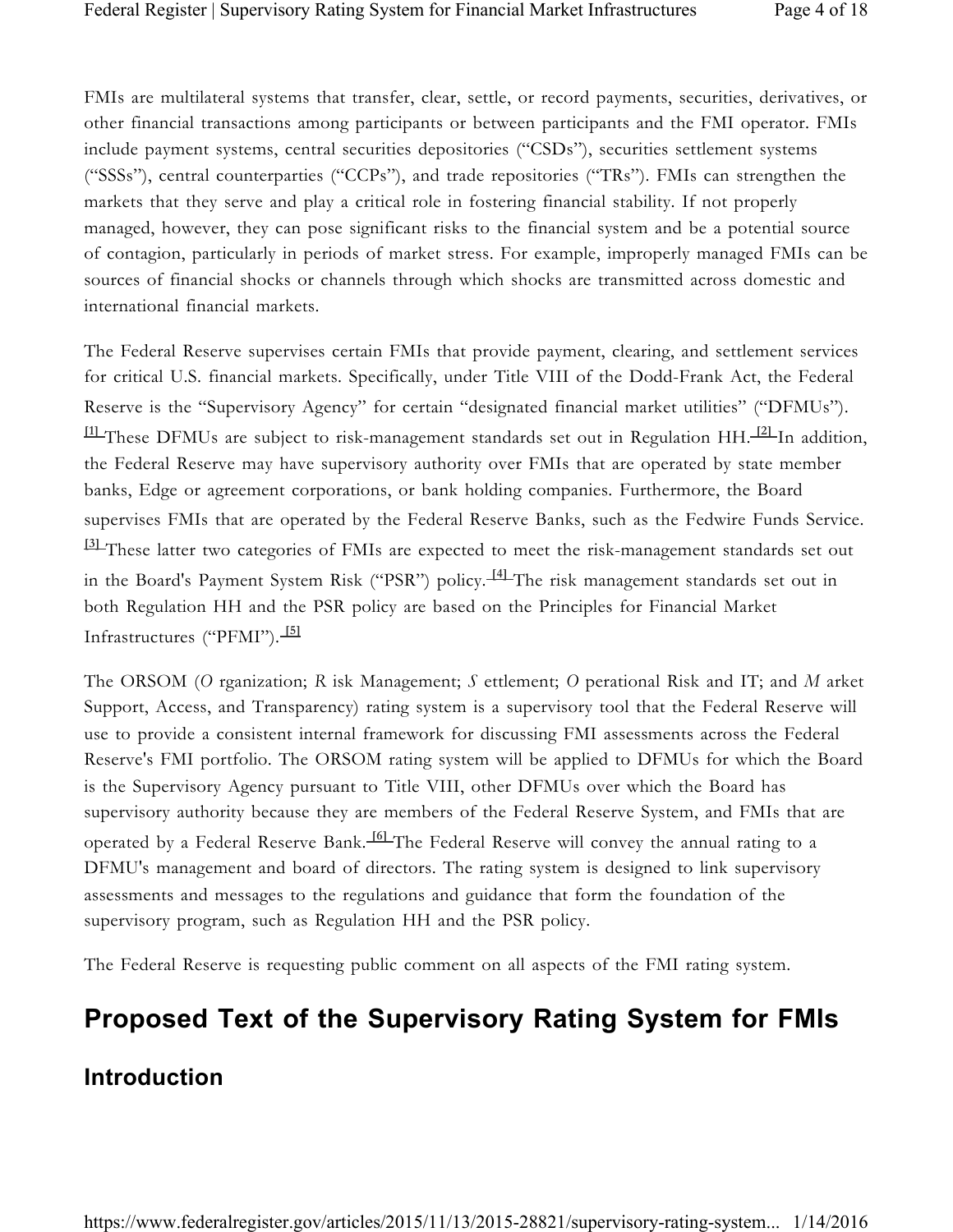Under the ORSOM rating system for FMIs, the Federal Reserve develops a rating for each of the ORSOM categories and rolls those category ratings into an overall composite rating. The rating system is designed to (1) be clearly tied to relevant Federal Reserve regulations and guidance, (2) facilitate a clear and logical discussion of the FMI's condition with the FMI's management and board of directors, (3) be easily understood and used by both supervisors and FMIs, (4) be flexible, (5) facilitate comprehensive and consistent assessments across the Federal Reserve's FMI portfolio, and (6) promote financial stability by ensuring that systemically important FMIs understand and are held to the Federal Reserve's rigorous risk-management standards. Importantly, the rating system is designed to allow for supervisory judgment and discretion, and should not be viewed as establishing a formula for determining an FMI's rating. Each of the assigned ratings, including the composite rating, should reflect supervisory judgment about the importance of the individual categories and issues as they pertain to the FMI. Relevant provisions of Regulation HH and the PSR policy, which are reflected in each rating category, help to organize and structure ratings for each category. The criticality of categories and issues, however, may differ among FMIs because of factors such as their differing services, risk profiles, and operational and organizational structures. An FMI's rating should also take into account the FMI's responsiveness to supervisory concerns and the sustainability of any measures that the FMI has implemented to address those concerns, both in terms of long-term viability and demonstrated effectiveness.

# **Categories**

The ORSOM rating system consists of the following five categories, which were selected to highlight broadly the risk management issues that FMIs face, to guide supervisory examinations, and to provide a structure for organizing assessment letters:

- Organization
- Risk Management
- Settlement
- Operational Risk and IT
- Market Support, Access, and Transparency

Analysis of the issues considered under each category should be consistent with Regulation HH, the PSR policy, and relevant guidance, such as supervision and regulation (SR) letters and guidance of the Federal Financial Institutions Examination Council (FFIEC). The categories' order is not a reflection of their relative importance. The weight prescribed to either a category or a category's components is a matter of supervisory judgment and expertise, and may differ among FMIs. In addition, supervisory staff's assessment of an FMI should take into account the categories' interrelationships and the FMI's entire risk management framework, and should integrate knowledge derived from all available sources, including examination work, continuous monitoring efforts, and other relevant sources (for example, the Regulation HH advance notice process for designated financial market utilities ("DFMUs") and lessons learned from market events). Finally, an FMI's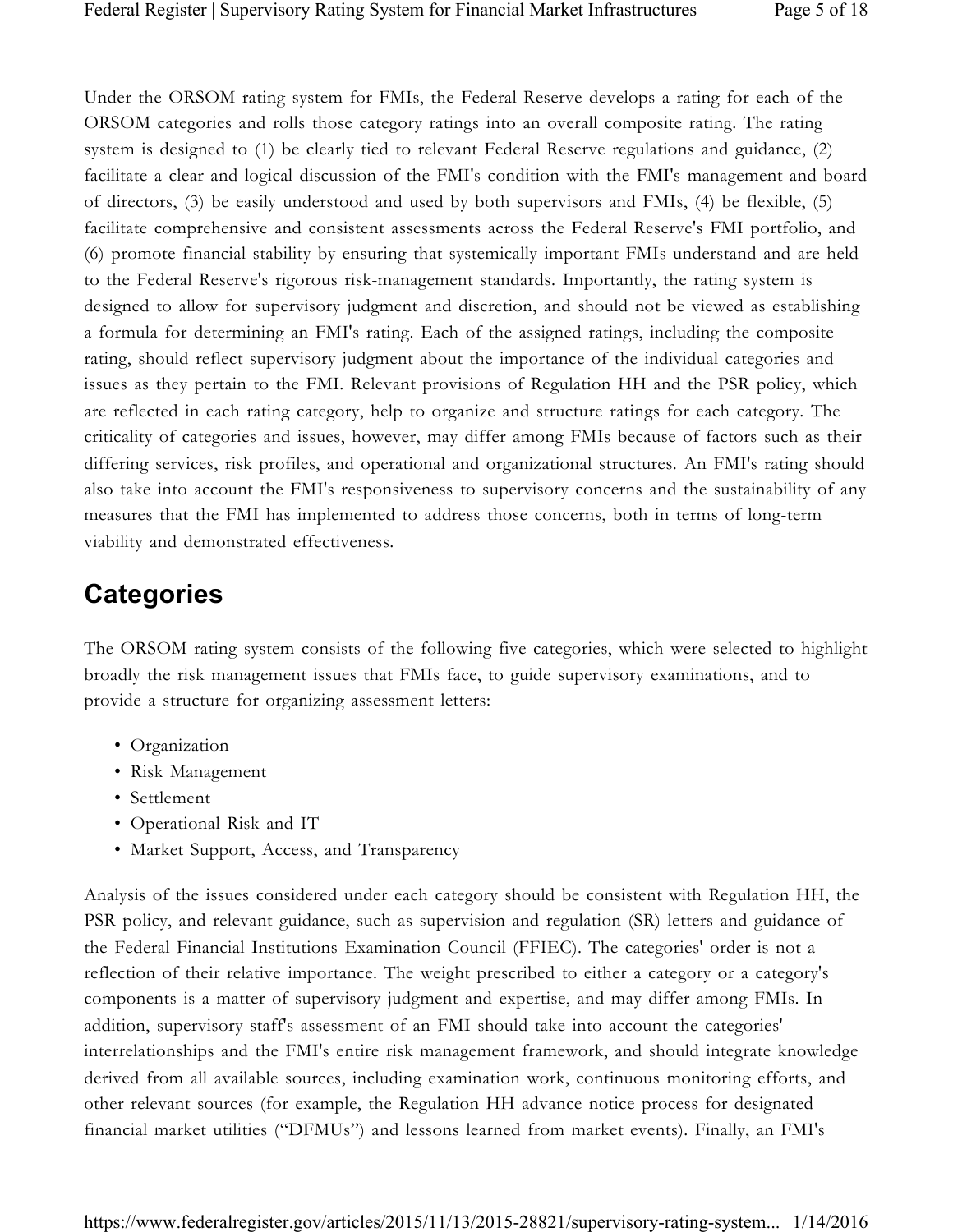category rating should reflect consideration of the sustainability of any remediation measures that the FMI has implemented to address supervisory concerns, both in terms of the measures' demonstrated effectiveness and long-term viability.

### **Organization**

The foundations of an FMI's risk management framework are its management and governance structures, which include the board of directors' and management's authority, responsibilities, and reporting. The Organization category evaluates the FMI's overarching objectives, and the ability of the FMI's board and management to implement them. This category also considers the relationships among the FMI's stakeholders and their influence on the FMI's business strategy. Further, analysis under this category considers the independence and effectiveness of the FMI's internal audit function and its ability to inform the board and management about the robustness of the FMI's risk management and control processes. As a result, the Organization category contains two subcomponents, Board and Management Oversight, and Internal Audit. The FMI's assessment under these subcomponents is reflected in a single category rating.  $\frac{171}{2}$ 

### **Board and Management Oversight**

The Board and Management Oversight subcomponent addresses the organization and conduct of the FMI's board of directors and senior management. It assesses the structure and effectiveness of the FMI's legal and compliance risk monitoring and management framework. This rating evaluates how effectively the board of directors and senior management guide and manage the FMI, and ensure that the FMI operates in a safe and sound manner; specific considerations in this regard include management's responsiveness to supervisory concerns. This rating component also evaluates the board's effectiveness at establishing the FMI's objectives, strategy, and risk tolerances, and management's effectiveness at ensuring that the FMI's activities are consistent with them. Specific considerations in this regard include the board's effectiveness in setting strategic objectives, developing a risk-management framework, creating clear and responsive corporate governance structures, and establishing corporate risk tolerances. This rating also evaluates the effectiveness of the FMI's governance program for risk models and its use of independent validation mechanisms to validate the FMI's model methodologies and output.

Relevant statutes, regulations and guidance include—

- Regulation HH  $\binom{234.3(a)(1)-(3)}{x^2}$  (excluding  $\binom{a}{2}(iv)(I)$ )
- Regulations implementing the Bank Secrecy Act (BSA)<sup>[8]</sup>
- PSR policy: Legal Basis (PFMI 1), Governance (PFMI 2, excluding references to internal audit), Framework for Comprehensive Management of Risks (PFMI 3, excluding references to internal audit)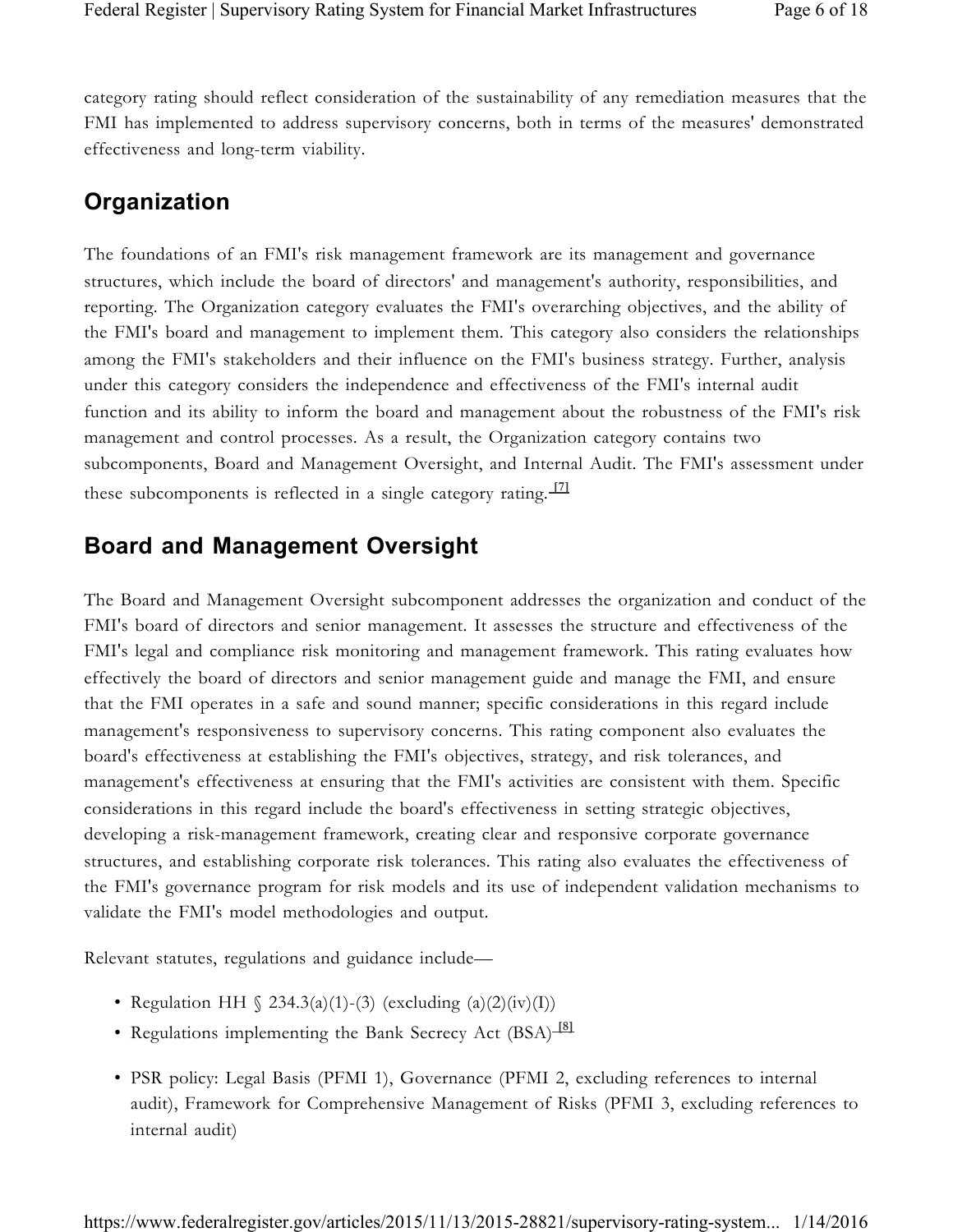### **Internal Audit**

The Internal Audit subcomponent reflects the ability and independence of the FMI's internal audit function to assess risk and to inform the board and management. An FMI should have an effective internal audit function with sufficient resources and independence from management to provide a rigorous and unbiased assessment of the FMI's risk appetite and risk exposure, including financial and operational risk, as well as the effectiveness of risk management and controls. The Internal Audit subcomponent assesses the internal audit function's day-to-day management, including its annual risk assessment, audit program, quality of work papers, quality assurance, planning and reporting, and training. **[9]** 

Relevant regulations and guidance include—

- Regulation HH  $\binom{234.3(a)(2)(iv)}{I}$
- Audit guidance (for example, Institute of Internal Auditors, FFIEC, SR Letters, Bank for International Settlements, and ISACA)
- PSR policy: Governance (PFMI 2, as it pertains to internal audit), Framework for Comprehensive Management of Risks (PFMI 3, as it pertains to internal audit), Operational Risk (PFMI 17, as it pertains to internal audit)

### **Risk Management**

The Risk Management category evaluates the effectiveness of the FMI's risk management, including the availability to the FMI of acceptable financial resources to contain and manage losses and liquidity pressures, and the FMI's ability to meet its obligations in the event of a participant's default. Further, the rating assesses the FMI's ability to implement a recovery or orderly wind-down of its operations and the viability of its capital plan. The rating also considers the FMI's ability and practices in safeguarding its own assets and those of its participants, and the FMI's ability to ensure those assets are accessible at all times with minimum losses. In addition, the Risk Management rating assesses the FMI's awareness of, and control over, the risk that its participants' customers and other FMIs indirectly introduce.

Relevant regulations and guidance include—

- Regulation HH  $\binom{234.3(a)(4)-(7)}{14-(16)}$ , (19)-(20)
- PSR policy: Credit risk (PFMI 4), Collateral (PFMI 5), Margin (PFMI 6), Liquidity risk (PFMI 7), Segregation and Portability (PFMI 14), General Business Risk (PFMI 15), Custody and Investment Risks (PFMI 16), Tiered Participation Arrangements (PFMI 19), and FMI Links (PFMI 20)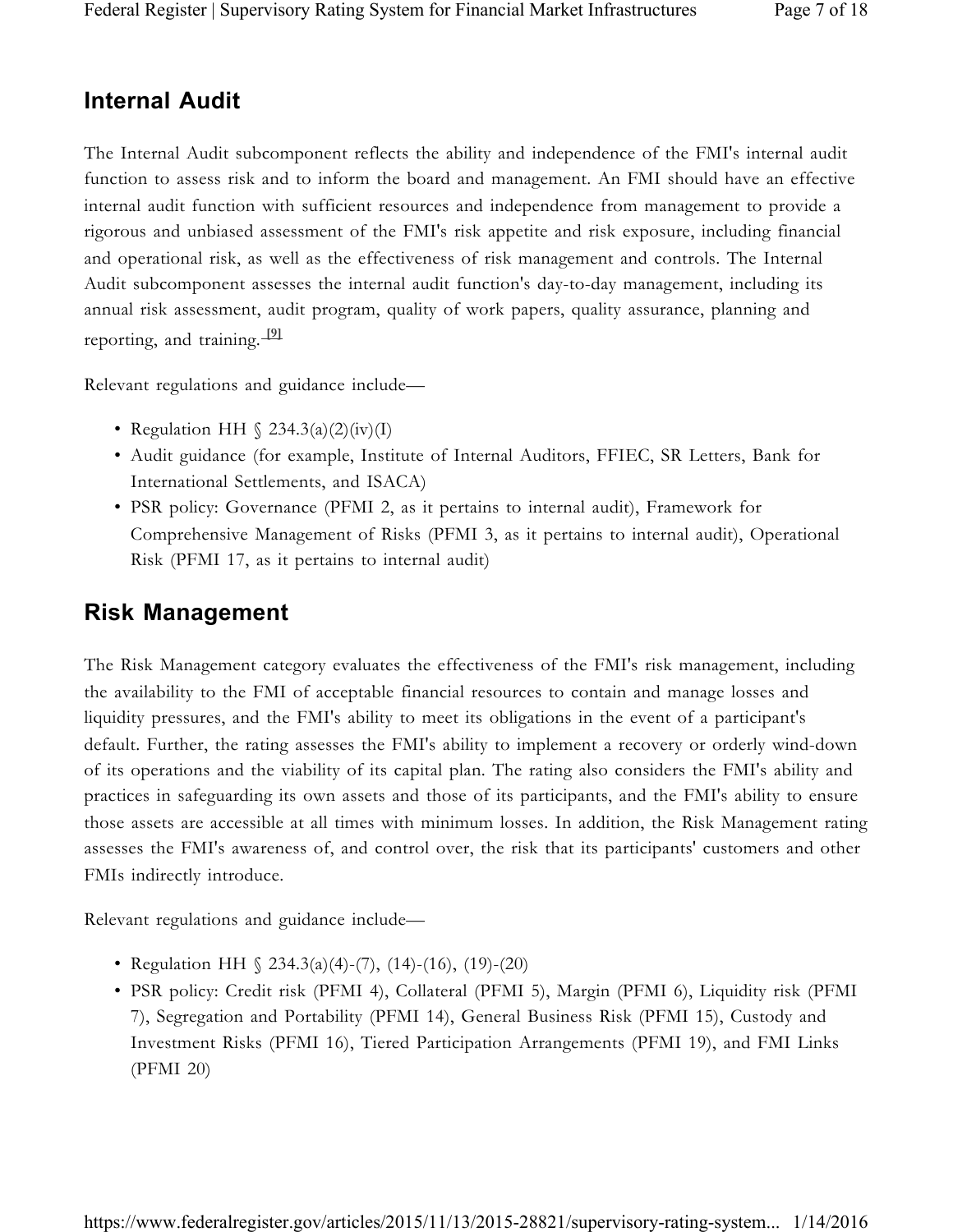### **Settlement**

Final settlement is the irrevocable and unconditional transfer of an asset or financial instrument, or the discharge of an obligation by an FMI or its participants in accordance with the underlying contract's terms. Settlement risk, which is the risk that settlement will not take place as expected, is a key risk that FMIs and their participants face. Failure to settle a transaction on time and in full can create liquidity and credit problems for an FMI or its participants, with potential systemic implications. This is especially true during a participant default event. Well-designed, clearly articulated, and effectively disclosed default management rules are imperative to maintaining market confidence in the event of a participant default.

The Settlement category focuses on the risk-management tools that an FMI uses to ensure settlement takes place as expected, and the default management procedures the FMI follows in the event of a participant default. The rating assesses the FMI's ability to ensure settlement finality, and its ability to manage the risks related to money settlements and the delivery of physical assets. The rating also includes CSDs' abilities to safeguard the rights of securities issuers and holders, and to ensure the integrity of the securities issues that they hold in custody. Finally, this category includes assessing the adequacy of the FMI's participant default rules and procedures, and the steps that the FMI takes to ensure that it is prepared to execute them.

Relevant regulations and guidance include—

- Regulation HH  $\binom{234.3(a)(8)-(13)}{234.3(a)(8)}$
- PSR Policy: Settlement Finality (PFMI 8), Money Settlements (PFMI 9), Physical Deliveries (PFMI 10), Central Securities Depositories (PFMI 11), Exchange-of-Value Settlement Systems (PFMI 12), and Participant Default Rules and Procedures (PFMI 13)

### **Operational Risk and IT**

FMIs face significant operational and IT risks in their provision of post-trade services. Operational risk entails deficiencies in information systems, internal processes, and personnel, or disruptions from external events that may result in the reduction, deterioration, or breakdown of services provided by an FMI. FMIs are expected to ensure that, through the development of appropriate systems, controls, and procedures, their operations and IT infrastructure are reliable, secure, and have adequately scalable capacity. FMIs' information security practices and controls are expected to be strong and effective. FMIs should protect and secure the systems, media, and facilities that process and maintain information vital to their operations in the context of a continually changing threat landscape. Further, FMIs are expected to have robust business continuity plans that allow for the rapid recovery and timely resumption of critical operations. FMIs are expected to test and update these plans regularly.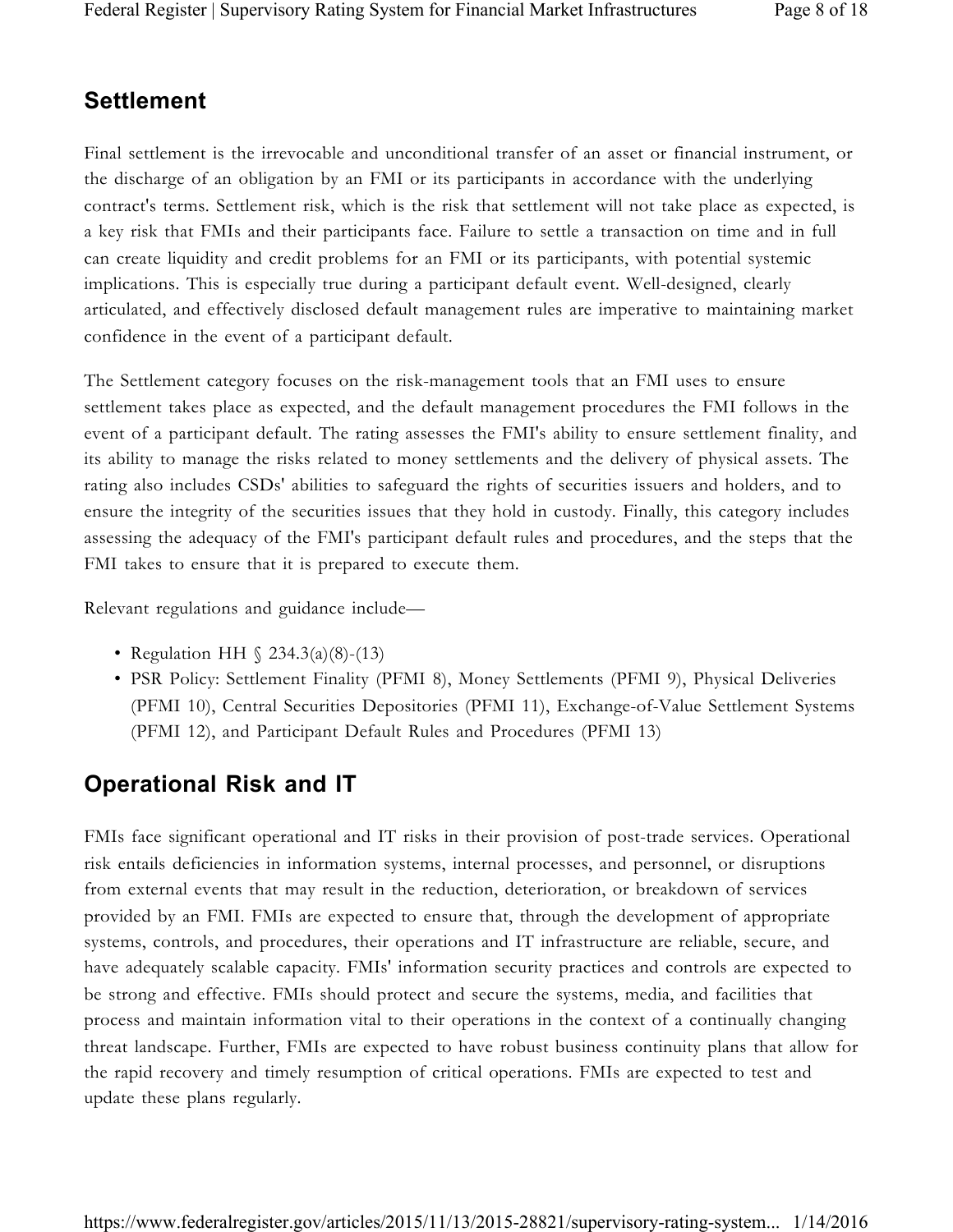The Operational Risk and IT category focuses on the FMI's operational reliability and its ability to support the safe and continuous functioning of the markets that it serves. This category considers the FMI's operational risk management framework and IT infrastructure, including the adequacy of the FMI's operational risk management governance, internal controls, physical and information security, data management, capacity management, interdependency monitoring programs, and business continuity plan.

Relevant regulations and guidance include—

- Regulation HH  $\binom{234.3(a)(17)}{}$
- PSR Policy: Operational Risk (PFMI 17, excluding references to internal audit)
- Interagency Paper on Sound Practices to Strengthen Resilience of the U.S. Financial System
- FFIEC and relevant industry guidance

#### **Market Support, Access, and Transparency**

FMIs should be designed and operated to meet the needs of their participants and the markets that they serve. Access to FMIs' services is often necessary for meaningful participation in the markets that they serve, and FMIs' efficiency and effectiveness can influence financial activity and market structure. Also, access to, and understanding of, relevant information about an FMI fosters confidence among participants and the public.

The Market Support, Access, and Transparency category focuses on the FMI's efforts to support the markets they serve, to ensure fair and open access to, and use of, its services, and to provide participants with the information necessary to understand the risks and responsibilities attendant with their participation in the FMI. Analysis under this category should consider, among other things, an FMI's participation requirements; its member monitoring framework; the efficiency with which it consumes resources in providing its services; and the adequacy of its disclosure of its rules, procedures, and relevant information about its operations.

Relevant regulations and guidance include—

- Regulation HH § 234.3(a)(18), (21)-(23)
- PSR policy: Access and Participation Requirements (PFMI 18), Efficiency and Effectiveness (PFMI 21), Communication Procedures and Standards (PFMI 22), Disclosure of Rules, Key Procedures, and Market Data (PFMI 23), Disclosure of Market Data by Trade Repositories (PFMI 24)

## **Category Ratings**

FMIs receive a rating for each ORSOM category based on an evaluation of the FMI against that category's key attributes as described herein. Regulation HH prescribes risk-management standards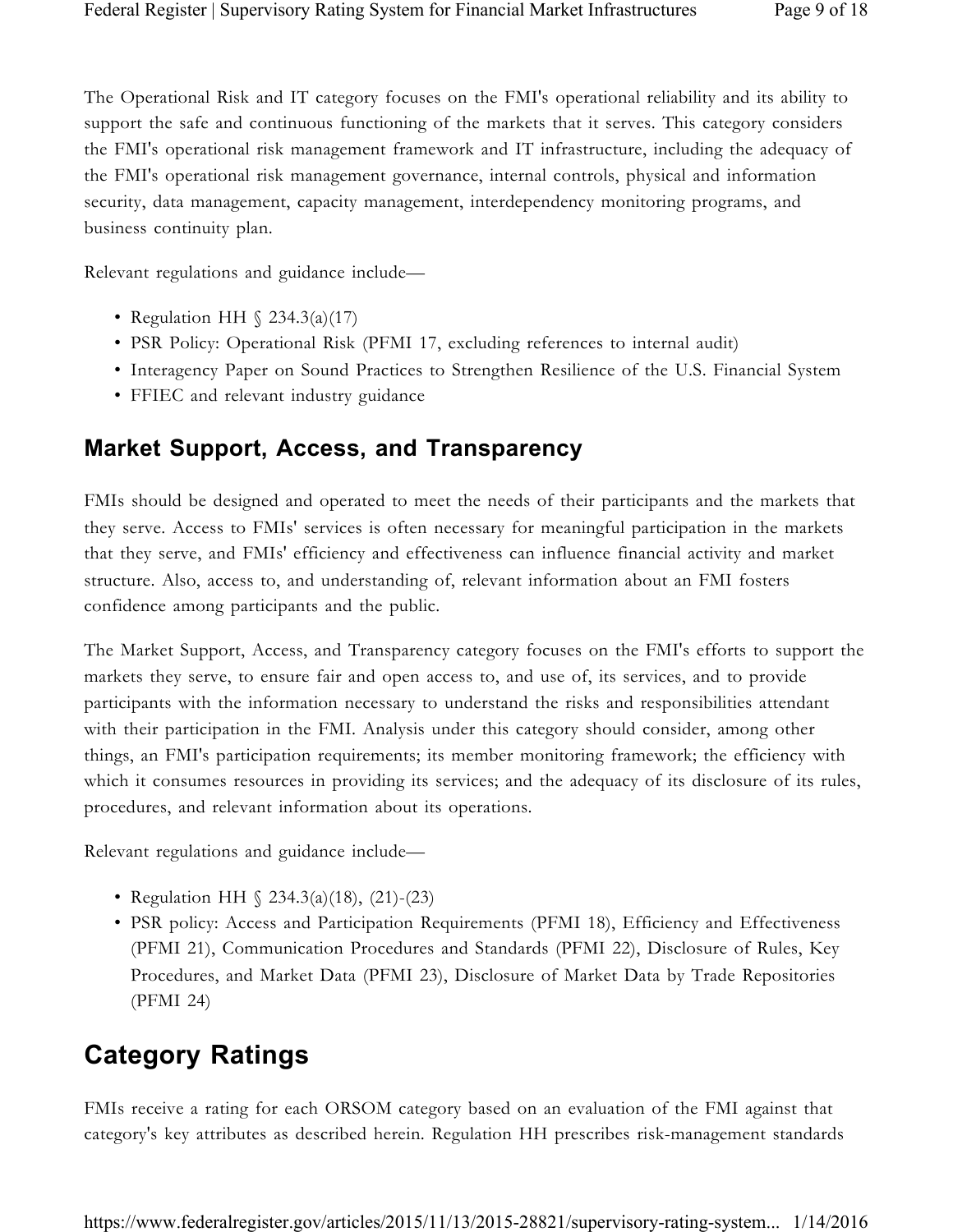for DFMUs for which the Board or another federal banking agency is the Supervisory Agency under Title VIII of the Dodd-Frank Act. Other FMIs subject to Federal Reserve supervision—for example, FMIs that are members of the Federal Reserve System—are subject to the Federal Reserve Act and the expectations set out in the Federal Reserve's PSR policy. An FMI's rating should be consistent with the expectations set forth in Regulation HH, the PSR policy, and supervisory guidance, such as SR letters and FFIEC guidance. <sup>1101</sup> The rating scale ranges from 1 to 5, with a rating of 1 indicating the strongest performance and, therefore, the level of least supervisory concern. A rating of 5 indicates the most critically deficient level of performance and, therefore, the greatest level of supervisory concern. Importantly, an FMI's category rating should reflect supervisory judgment and expertise as to the materiality of any issues identified based on the resulting effect those issues have on the safety and soundness of the FMI, the growth of systemic risks, or the stability of the broader financial system. **[11]** 

A common set of definitions for each rating level is applied across all of the ORSOM categories. These general definitions focus on broad supervisory interests, which are—

- The extent to which any issues identified, either individually or cumulatively, are issues of concern for the safety and soundness of the FMI, the growth of systemic risks, or the stability of the broader financial system.
- the immediacy with which the FMI is expected to remedy the issues, and the extent to which close supervisory monitoring of the FMI's remediation efforts, or supervisory action, <sup>[12]</sup> is needed.

Supervisors may identify multiple issues with differing degrees of concern. In such cases, supervisors typically should assign the category a rating that reflects their judgment of the severity of the most serious concerns identified. For example, if a payment system meets the majority of supervisory standards for the Settlement category, but only partly observes the risk management standard pertaining to settlement finality, then, because of that issue's criticality to a payment system, the payment system's rating for the Settlement category should reflect its weaknesses with regard to that key risk management standard.

#### **1: Strong**

- Any issues identified, either individually or cumulatively, are not issues of concern with respect to the category's supervisory guidance. For example, the FMI observes all of the key risk management standards in Regulation HH or the PSR policy, as applicable. **[13]**
- The FMI can correct any issues identified in the normal course of business and dedicated supervisory monitoring of the FMI's remediation efforts is not needed.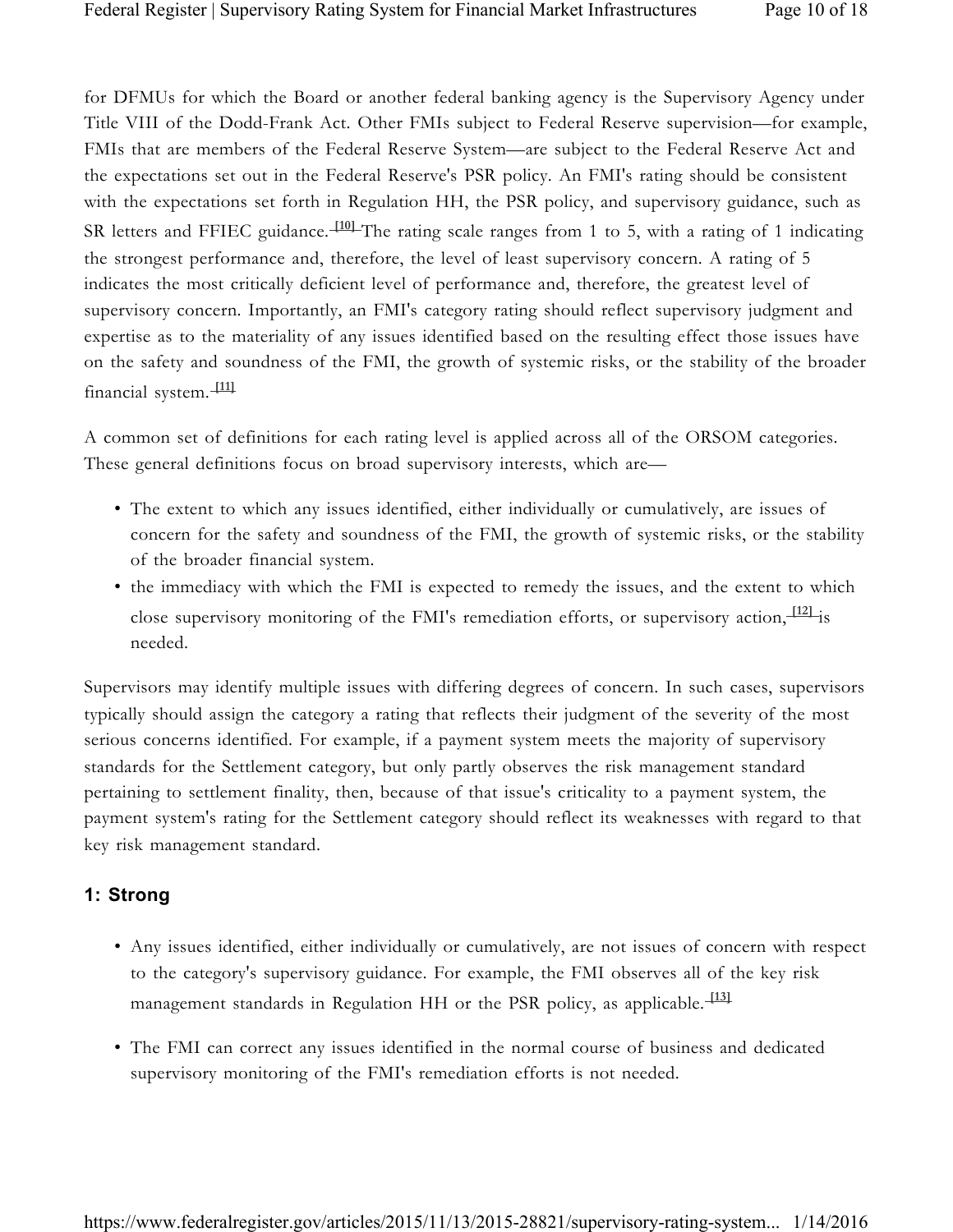#### **2: Satisfactory**

- Any issues identified, either individually or cumulatively, are not presently issues of concern with respect to the category's supervisory guidance, but may become so if left uncorrected. For example, the FMI either observes or broadly observes the key risk management standards in Regulation HH or the PSR policy, as applicable.
- The FMI can correct any issues identified in the normal course of business, but limited, dedicated supervisory monitoring of the FMI's remediation efforts may be needed.

#### **3: Fair**

- One or more issues identified, either individually or cumulatively, are issues of concern with respect to the category's supervisory guidance. For example, the FMI, at a minimum, broadly observes most of the key risk management standards in Regulation HH or the PSR policy, as applicable, but may partly observe some of them.
- The FMI should correct one or more of the issues identified within a defined period, dedicated supervisory monitoring of the FMI's remediation efforts is likely needed, and supervisory action may be needed.

#### **4: Marginal**

- One or more issues identified, either individually or cumulatively, are substantial issues of concern with respect to the category's supervisory guidance. For example, the FMI only partly observes many key risk management standards in Regulation HH or the PSR policy, as applicable, and may not observe some of them.
- The FMI should correct one or more of the issues identified immediately, dedicated supervisory monitoring of the FMI's remediation efforts is needed, and supervisory action is likely.

#### **5: Unsatisfactory**

- One or more issues identified, either individually or cumulatively, are critical and immediate issues of concern with respect to the category's supervisory guidance. For example, the FMI does not observe key risk management standards in Regulation HH or the PSR policy, as applicable.
- The FMI must correct one or more of the issues identified immediately, and immediate supervisory action and monitoring of the FMI's remediation efforts are needed.

## **Composite Ratings**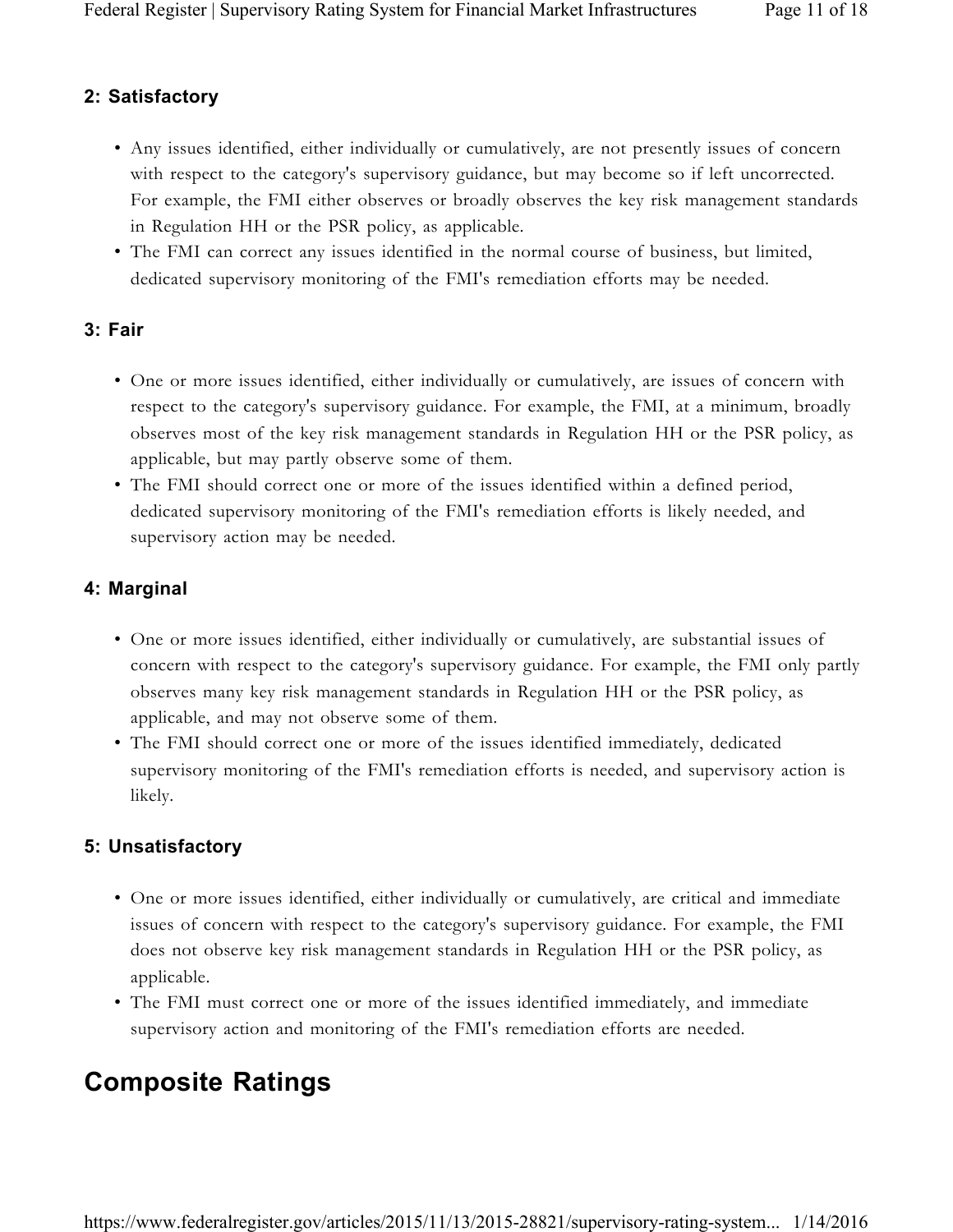An FMI's composite rating indicates whether and to what extent the issues identified, in the aggregate, give cause for supervisory concern. Like the category ratings, an FMI's composite rating ranges from 1 to 5. A rating of 1 indicates the strongest performance and, therefore, the level of least supervisory concern, and a rating of 5 indicates a critically deficient level of performance and, therefore, the greatest level of supervisory concern. Importantly, an FMI's composite rating should not represent a formulaic combination of its category ratings, such as an arithmetic average. Rather, the ratings definitions provide factors that supervisory staff should consider when viewing an FMI's performance against the totality of supervisory guidance.

#### **1: Strong**

- As reflected in its category ratings, an FMI with a composite rating of 1 is substantially sound in every respect and does not give cause for supervisory concern.
- Any issues identified do not reflect a pattern of risk management or governance failures and, either individually or cumulatively, are not issues of concern for the safety and efficiency of either the FMI or the markets that it supports.
- The FMI can correct any issues identified in the normal course of business and dedicated supervisory monitoring of the FMI's remediation efforts is not needed.

#### **2: Satisfactory**

- As reflected in its category ratings, an FMI with a composite rating of 2 is sound in most respects and does not presently give cause for supervisory concern.
- Any issues identified do not reflect a pattern of risk management or governance failures and, either individually or cumulatively, are not presently issues of concern for the safety and efficiency of either the FMI or the markets that it supports, but may become so if left uncorrected.
- The FMI can correct any issues identified in the normal course of business, but limited, dedicated supervisory monitoring of the FMI's remediation efforts may be needed.

#### **3: Fair**

- As reflected in its category ratings, an FMI with a composite rating of 3 is sound in many respects, but gives cause for some supervisory concern, and supervisory action may be necessary.
- Any issues identified, either individually or cumulatively, are issues of concern for the safety and efficiency of either the FMI or the markets that it supports.
- The FMI should correct one or more of the issues of concern identified within a defined period and dedicated monitoring of the FMI's remediation efforts is likely needed.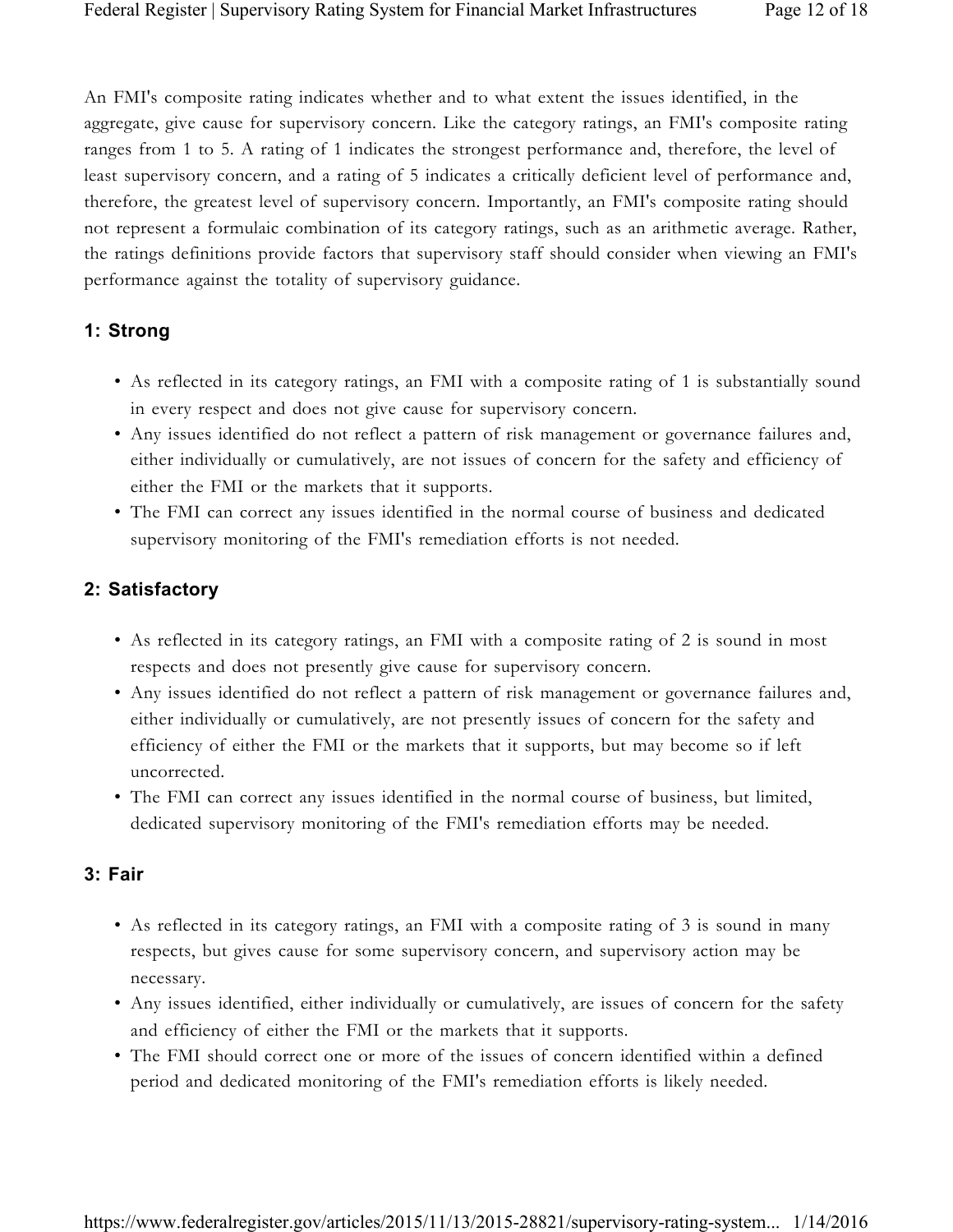#### **4: Marginal**

- As reflected in its category ratings, an FMI with a composite rating of 4 may be unsound in one or more respects and gives cause for substantial supervisory concern, which will likely lead to supervisory action.
- Any issues identified, either individually or cumulatively, are substantial issues of concern for the safety and efficiency of either the FMI or the markets that it supports.
- The FMI should correct one or more of the issues of concern identified immediately and dedicated supervisory monitoring of the FMI's remediation efforts is needed.

#### **5: Unsatisfactory**

- As reflected in its category ratings, an FMI with a composite rating of 5 is considered critically unsound and gives cause for substantial and immediate supervisory concern and action.
- Any issues identified, either individually or cumulatively, are critical and immediate issues of concern for the safety and efficiency of either the FMI or the markets that it supports.
- The FMI must correct one or more of the issues of concern identified immediately, and immediate supervisory action and monitoring of the FMI's remediation efforts are needed.

### **Administrative Law Matters**

### **Regulatory Flexibility Act Analysis**

Congress enacted the Regulatory Flexibility Act (RFA) (**5 U.S.C. 601** *et seq.*) to address concerns related to the effects of agency rules on small entities, and the Board is sensitive to the impact its rules may impose on small entities. The RFA requires agencies either to provide an initial regulatory flexibility analysis with a proposed rule or to certify that the proposed rule will not have a significant economic impact on a substantial number of small entities. The Board has reviewed the proposed text of the ORSOM rating system. In this case, the rating system would apply to FMUs that are designated by the Council under Title VIII of the Dodd-Frank Act as systemically important, for which the Board is the Supervisory Agency, and which are subject to Regulation HH. In addition, the supervisory rating system for FMIs will apply to other FMIs over which the Board has supervisory authority, including FMIs operated by the Federal Reserve Banks, pursuant to the PSR policy. Based on current information, none of the designated FMIs are "small entities" for purposes of the RFA, and so, the proposed rating system likely would not have a significant economic impact on a substantial number of small entities (**5 U.S.C. 605**(b)). The following Initial Regulatory Flexibility Analysis, however, has been prepared in accordance with **5 U.S.C. 603**, based on current information. The Board will, if necessary, conduct a final regulatory flexibility analysis after consideration of comments received during the public comment period. The Board requests public comments on all aspects of this analysis.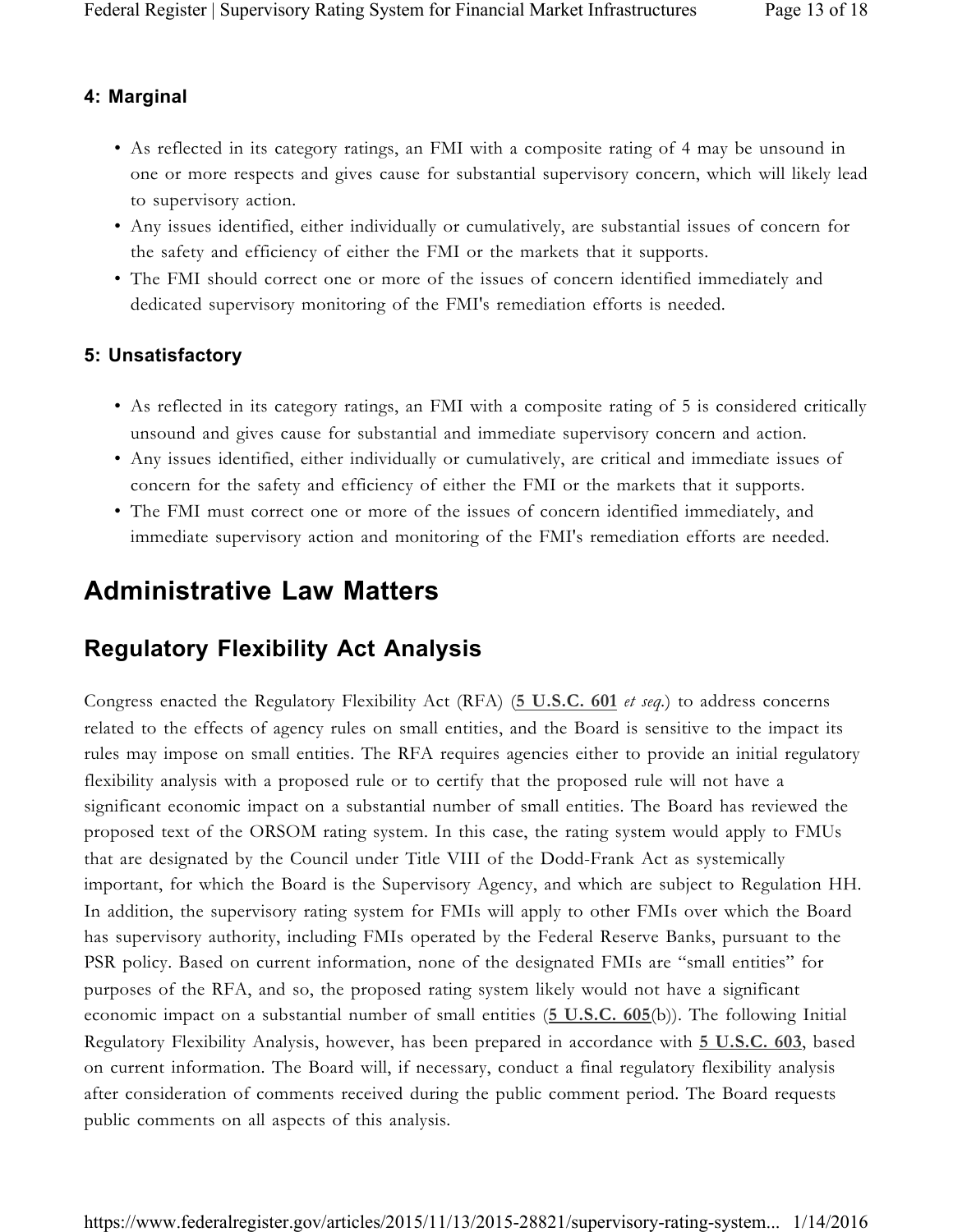1. *Statement of the need for, objectives of, and legal basis for, the proposed rule. The* Board is proposing the ORSOM rating system in order to carry out its supervisory responsibilities regarding FMIs under Title VIII of the Dodd-Frank Act and other applicable law, as discussed above. As noted above, the ORSOM rating system is a supervisory tool that the Federal Reserve will use to provide a consistent internal framework for discussing FMI assessments across the Federal Reserve's FMI portfolio, including DFMUs for which the Board is the Supervisory Agency pursuant to Title VIII, other DFMUs that are members of the Federal Reserve System, and FMIs that are operated by a Federal Reserve Bank. The Federal Reserve will convey the annual ORSOM rating to a DFMU's management and board of directors. The rating system is designed to link supervisory assessments and messages to the regulations and guidance that form the foundation of the supervisory program, such as Regulation HH and the PSR policy.

2. *Small entities affected by the proposed rule.* Pursuant to regulations issued by the Small Business Administration (SBA) (**13 CFR 121.201**), a "small entity" includes an establishment engaged in (i) financial transaction processing, reserve and liquidity services, and/or clearinghouse services with an average annual revenue of \$35.5 million or less (NAICS code 522320); (ii) securities and/or commodity exchange activities with an average annual revenue of \$35.5 million or less (NAICS code 523210); and (iii) trust, fiduciary, and/or custody activities with an average annual revenue of \$35.5 million or less (NAICS code 523991). Based on current information, the Board does not believe that any of the FMIs that would be subject to the ORSOM rating system would be "small entities" pursuant to the SBA regulation.

3. *Projected reporting, recordkeeping, and other compliance requirements.* The proposed ORSOM rating system does not impose any reporting or recordkeeping requirements on the relevant FMIs. Although the rating system reflects risk management standards set out in Regulation HH, the PSR policy, and other applicable rules and guidance, the ORSOM rating system itself does not impose any compliance requirements.

4. *Identification of duplicative, overlapping, or conflicting Federal rules.* The Board does not believe that any Federal rules duplicate, overlap with, or conflict with the proposed rating system.

5. *Significant alternatives.* The Board is not aware of any significant alternatives to the proposed rating system that accomplish the objectives of reflecting the relevant risk management standards in the supervisory rating system and that minimize any significant economic impact on small entities.

### **Competitive Impact Analysis**

As a matter of policy, the Board subjects all operational and legal changes that could have a substantial effect on payment system participants to a competitive impact analysis, even if competitive effects are not apparent on the face of the proposal. Pursuant to this policy, the Board assesses whether the proposed changes "would have a direct and material adverse effect on the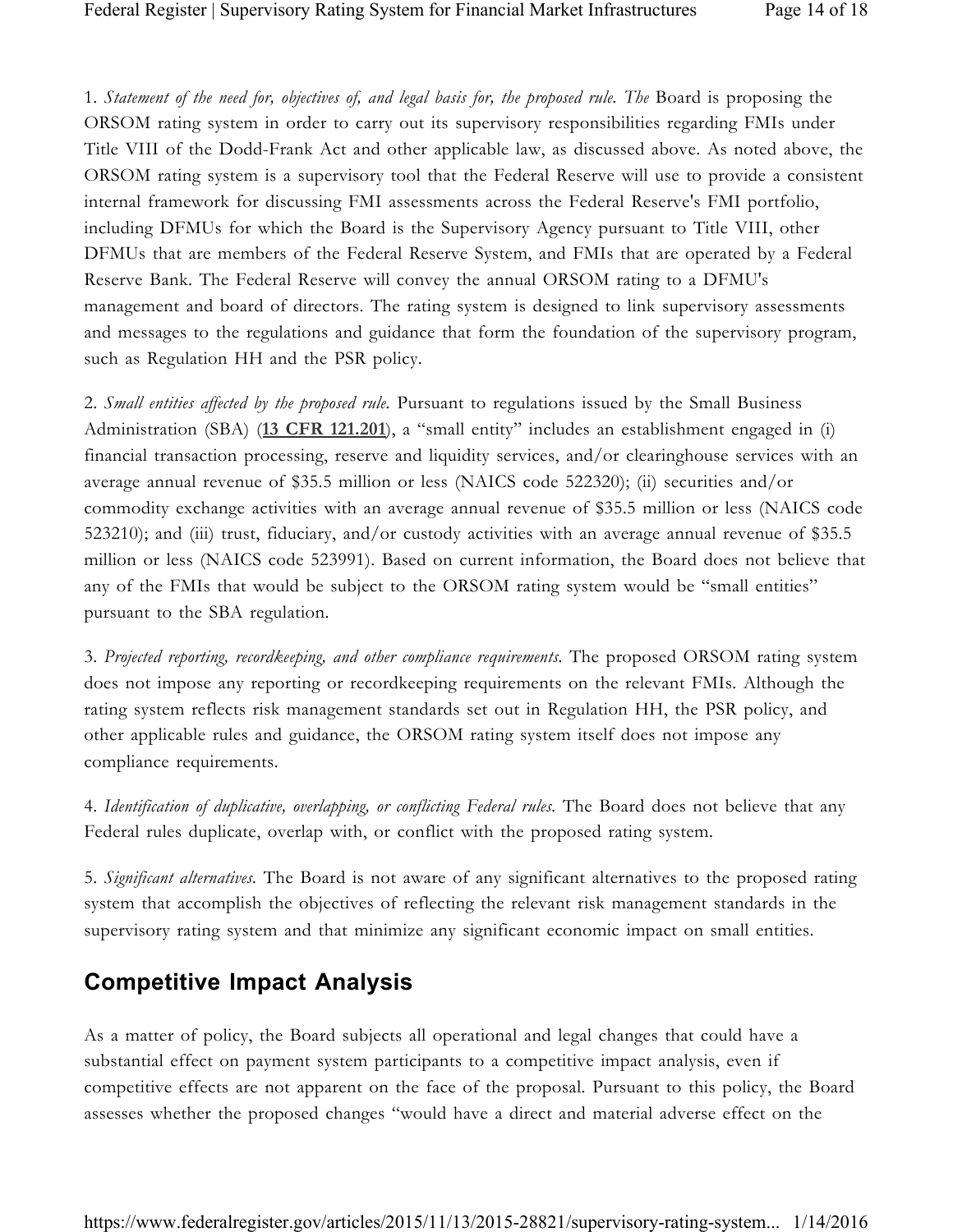ability of other service providers to compete effectively with the Federal Reserve in providing similar services" and whether any such adverse effect "was due to legal differences or due to a dominant market position deriving from such legal differences." If, as a result of this analysis, the Board identifies an adverse effect on the ability to compete, the Board then assesses whether the associated benefits—such as improvements to payment system efficiency or integrity—can be achieved while minimizing the adverse effect on competition.

Designated FMUs are subject to the supervisory framework established under Title VIII of the Dodd-Frank Act. At least one currently designated FMU that is subject to Regulation HH competes with a similar service provided by the Reserve Banks. Under the Federal Reserve Act, the Board has general supervisory authority over the Reserve Banks, including the Reserve Banks' provision of payment and settlement services ("Federal Reserve priced services"). This general supervisory authority is much more extensive in scope than the authority provided under Title VIII over designated FMUs. In practice, Board oversight of the Reserve Banks goes well beyond the typical supervisory framework for private-sector entities, including the framework provided by Title VIII.

The Board is committed to applying risk-management standards to the Reserve Banks' Fedwire Funds Service and Fedwire Securities Service that are at least as stringent as the applicable Regulation HH standards applied to DFMUs that provide similar services. The risk management and transparency expectations in part I of the PSR policy, which applies to the Federal Reserve priced services, are consistent with those in Regulation HH. The proposed ORSOM rating system will be applied equally to both designated FMUs subject to Regulation HH and to the other FMIs subject to the Board's authority, including the Federal Reserve priced services, subject to the PSR policy. Therefore, the Board does not believe the proposed rating system will have any direct and material adverse effect on the ability of other service providers to compete with the Reserve Banks.

### **Paperwork Reduction Act Analysis**

In accordance with the Paperwork Reduction Act of 1995 (**44 U.S.C. 3506**; **5 CFR part 1320**, appendix A.1), the Board may not conduct or sponsor, and a respondent is not required to respond to, an information collection unless it displays a valid Office of Management and Budget (OMB) control number. The Board has reviewed this rating system proposal and determined that it contains no collections of information. As the Board considers the public comments received and finalizes the proposal, the Board will reevaluate this PRA determination.

By order of the Board of Governors of the Federal Reserve System, November 9, 2015.

Robert deV. Frierson,

Secretary of the Board.

[FR Doc. **2015-28821** Filed 11-12-15; 8:45 am]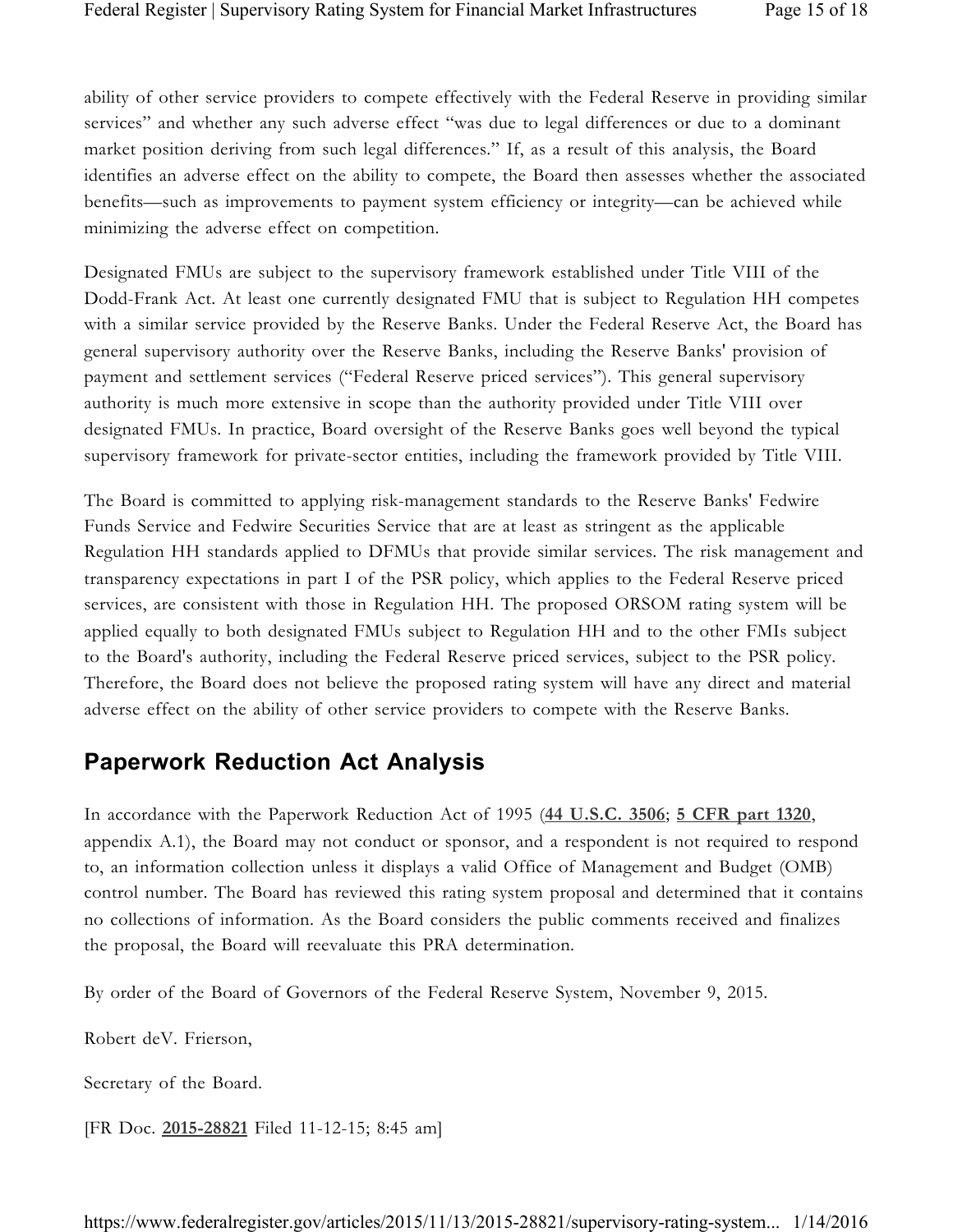#### BILLING CODE P

# **Footnotes**

1. The term "financial market utility" ("FMU") is defined in Title VIII as "any person that manages or operates a multilateral system for the purpose of transferring, clearing, or settling payments, securities, or other financial transactions among financial institutions or between financial institutions and the person" (**12 U.S.C. 5462**(6)). FMUs are a subset of FMIs; for example, trade repositories are excluded from the definition of a FMU. Pursuant to section 804 of the Dodd-Frank Act, the Financial Stability Oversight Council ("Council") is required to designate those FMUs that the Council determines are, or are likely to become, systemically important. Such a designation by the Council makes an FMU subject to the supervisory framework set out in Title VIII of the Dodd-Frank Act.

The term "Supervisory Agency" is defined in Title VIII as the "Federal agency that has primary jurisdiction over a designated financial market utility under Federal banking, securities, or commodity futures laws" (**12 U.S.C. 5462**(8)). Currently, the Board is the Supervisory Agency for two DFMUs: (i) The Clearing House Payments Company, L.L.C., on the basis of its role as operator of the Clearing House Interbank Payments System (CHIPS), and (ii) CLS Bank International (CLS).

#### **Back to Context**

2. **12 CFR 234.3** (2014).

#### **Back to Context**

3. *See* Sections 11(a)(1) and 11(j) of the Federal Reserve Act, **12 U.S.C. 248**(a)(1) and 248(j).

#### **Back to Context**

4. The Board's PSR policy is available at *http://www.federalreserve.gov/paymentsystems/files/psr\_policy.pdf.*

#### **Back to Context**

5. The PFMI, published by the Committee on Payment and Settlement Systems (now the Committee on Payments and Market Infrastructures) and the Technical Committee of the International Organization of Securities Commissions in April 2012, is widely recognized as the most relevant set of international risk-management standards for payment, clearing, and settlement systems.

#### **Back to Context**

6. At present, the first group includes CLS and CHIPS, the second group includes the Depository Trust Company, and the third group includes Fedwire Funds Service and Fedwire Securities Service.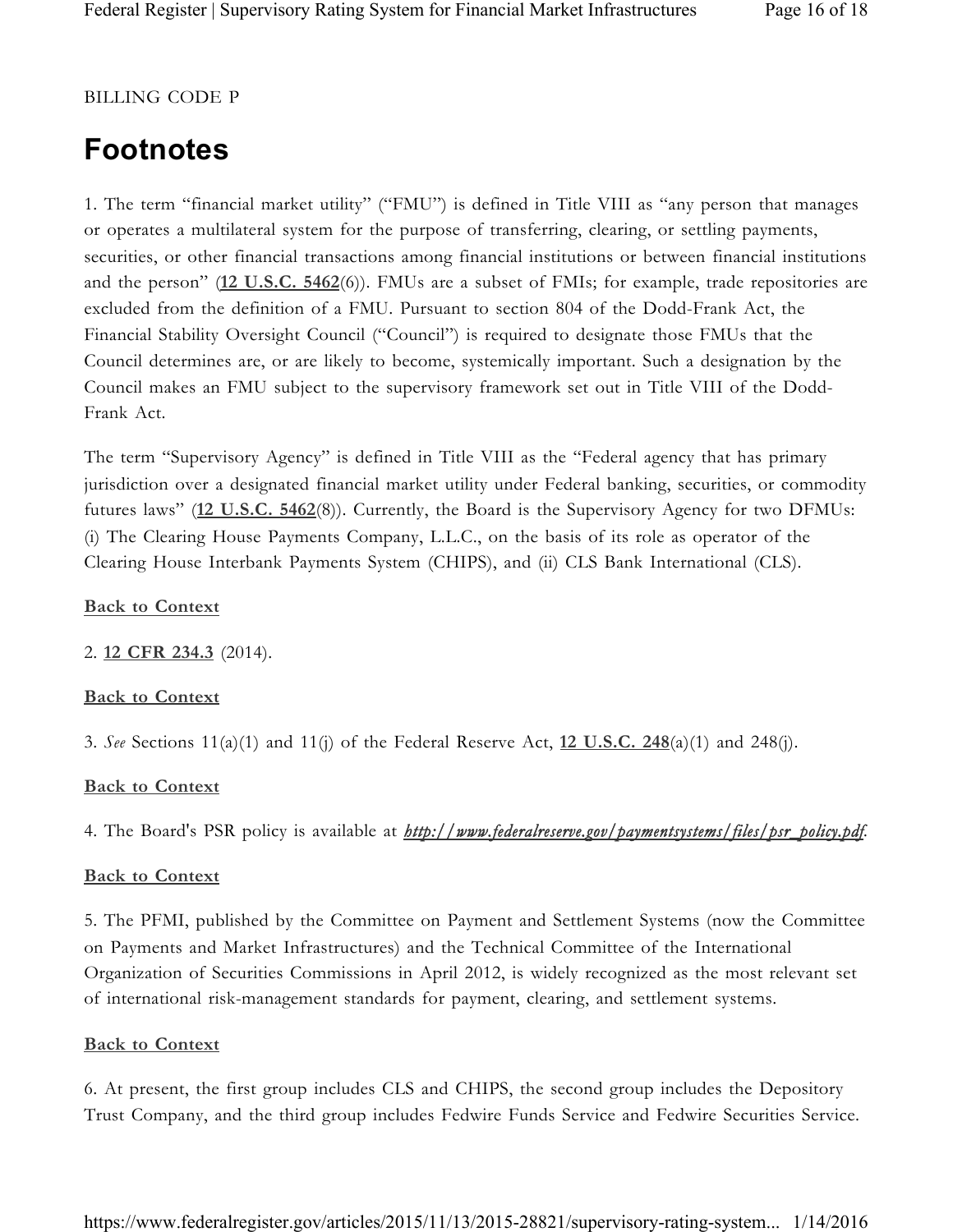#### **Back to Context**

7. The *Board and Management Oversight* and the *Internal Audit* subcomponents are not individually rated; they represent matters examiners should consider when assigning the *Organization* category rating. Depending on the issues at the FMI, examiners should use their judgment in weighting each of these subcomponents in their assessment of the *Organization* category overall.

#### **Back to Context**

8. The BSA is codified at **31 U.S.C. 5311** *et seq.,* **12 U.S.C. 1829**b, and **12 U.S.C. 1951**-1959. Federal Reserve supervised institutions that are subject to the BSA include state member banks (Regulation H, **12 CFR part 208**), bank holding companies (Regulation Y, **12 CFR part 225**), Edge and agreement corporations, and foreign banking organizations operating in the United States (Regulation K, **12 CFR part 211**). The U.S. Department of the Treasury's Financial Crimes Enforcement Network has published regulations implementing the BSA at 31 CFR chapter X.

#### **Back to Context**

9. The Internal Audit subcomponent does not assess the board's effectiveness at establishing and overseeing an internal audit function at the FMI; that is assessed in the *Board and Management Oversight* subcomponent.

#### **Back to Context**

10. In any event where Regulation HH's provisions establish standards different from those articulated in supervisory guidance, designated FMUs subject to the jurisdiction of the Federal Reserve under Title VIII of the Dodd-Frank Act should adhere to, and will be assessed against, Regulation HH's provisions.

#### **Back to Context**

11. *See* Dodd-Frank Act Section 805, **12 U.S.C. 5464**(b).

#### **Back to Context**

12. FMIs are responsible for remedying supervisory concerns. "Supervisory action" in this context refers to the range of supervisory measures that relevant laws authorize the Federal Reserve to take. These include issuing a Matter Requiring Attention (MRA) or Matter Requiring Immediate Attention (MRIA); entering into a Memorandum of Understanding (MOU) with the FMI; or more severe enforcement action measures as authorized under Title VIII of the Dodd-Frank Act or other relevant laws.

#### **Back to Context**